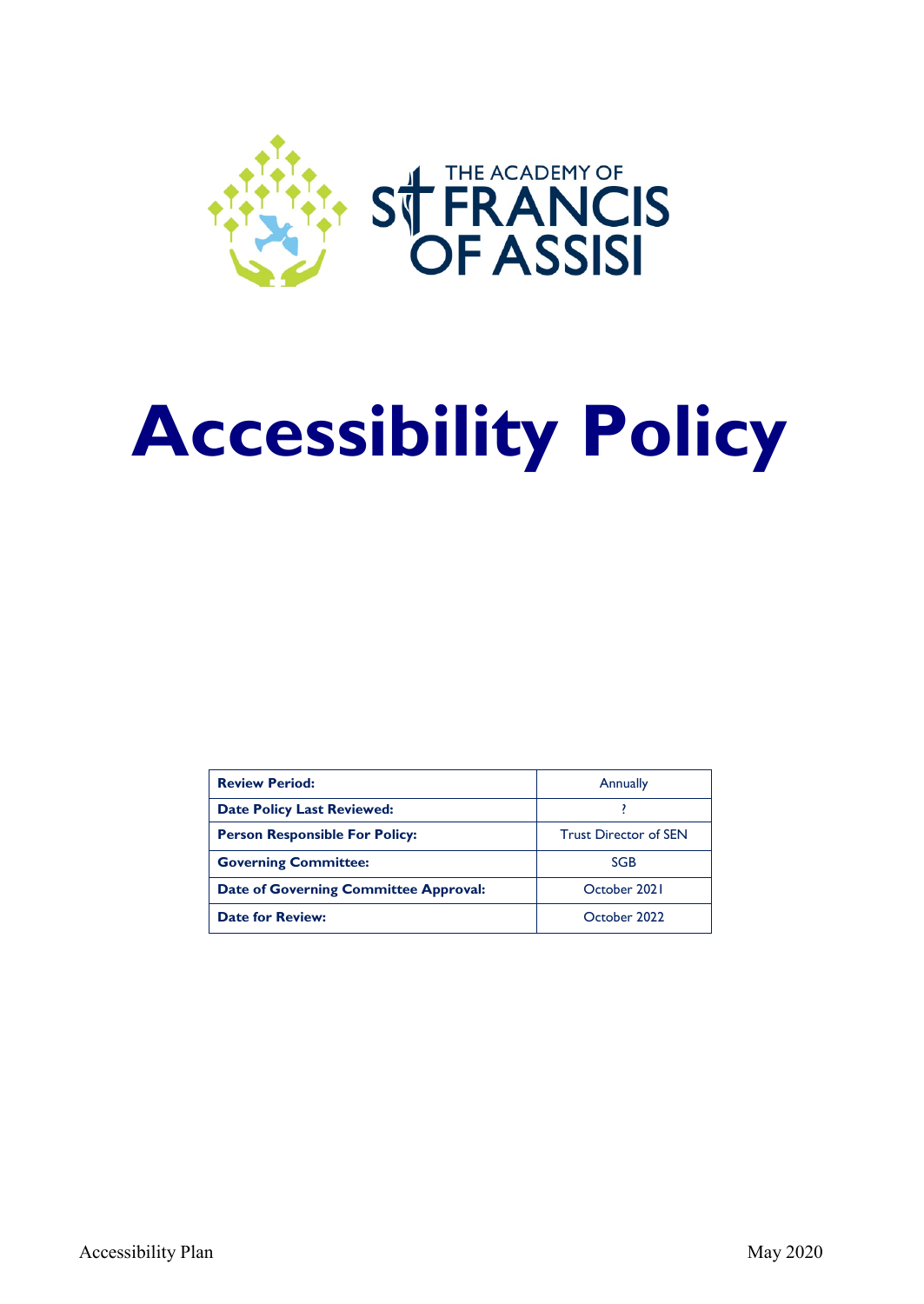## **Vision and Values**

The Academy of St Francis of Assisi has high ambitions for all its students, including those with a disability and aims to ensure that they have the opportunity to participate in every aspect of academy life. The academy strives to ensure equal opportunities amongst all staff and students and is driven by our shared commitment to inclusion.

In terms of access, The Academy of St Francis of Assisi aims to:

- Improve the achievement of students
- Improve the quality of teaching and learning (including behaviour and safety of students)
- Improve the quality of leadership and management

## **Accessibility Strategy**

This statement sets out the ways in which The Academy of St Francis of Assisi provides access to education for students with a disability.

A person has a disability if:

- they have a physical or mental impairment
- the impairment has a substantial and long-term adverse effect on their ability to perform their day-to-day activities (Equality Act 2010)

The Academy of St Francis of Assisi's Accessibility Strategy has been produced in response to, and in accordance with, the Equality Act (2010).

Accessibility is addressed under the following headings:

- Access to Buildings and Classrooms
- Curriculum Access
- Information for Students and Parents

#### **Admissions**

The Governors of The Academy of St Francis of Assisi support the Special Educational Needs and Disability Act (2010). The Governors are therefore committed to the principle of all local children having equal rights of access if this can reasonably be provided. The academy will review access to the physical environment for students with disabilities.

#### **Evacuation Procedure**

The academy's evacuation procedures will be adapted to meet the specific needs of an individual. Such procedures will be discussed with the student and parents/carers and will be in the student's Special Educational Needs (SEN) file. Students who may find emergency evacuation difficult may have a support assistant in their class. A Personal Emergency Evacuation Plan (PEEP) will be drawn up for students with additional needs/disabilities. Staff may be allocated to specific groups/students for evacuation.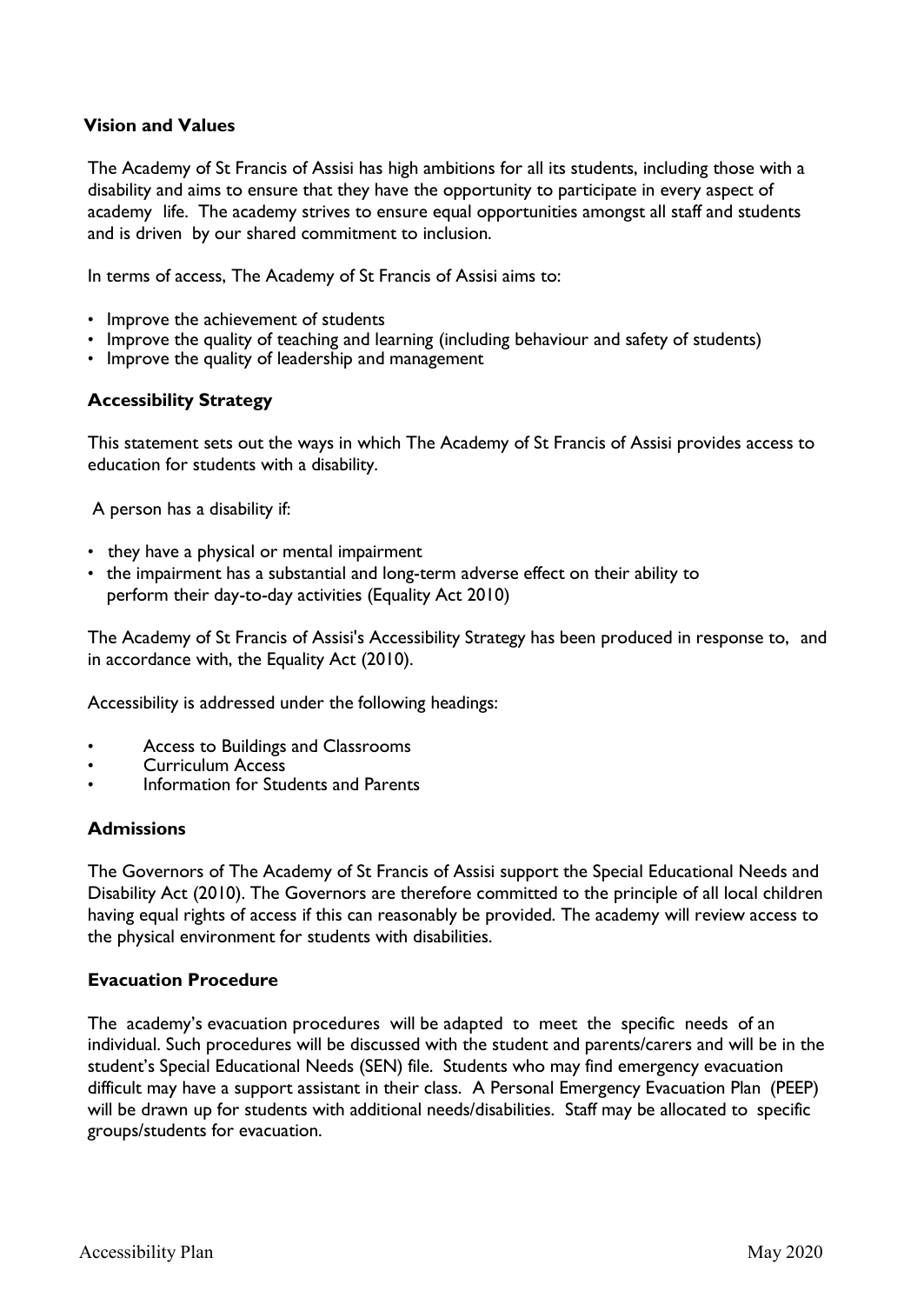# **Curriculum Access: Teaching, Learning and Assessment**

Our aim is that students with disabilities should, as far as possible, have access to a full and broad curriculum similar to that followed by their peers. Students regardless of disability should have access to the full National Curriculum, differentiated to take account of access and learning needs. Access to the curriculum is a key issue for consideration at the stage of admission to the academy, transition within the academy or when a disability develops. Advice and support, where appropriate, will be sought from the appropriate external agencies and can be provided in a variety of formats.

The academy's Information Computing Technology (ICT) network can provide access to students in a variety of locations. Effective use of these facilities can help overcome difficulties of mobility and sight impairment in particular. Specialist equipment and ICT resources may be available to meet individual needs. A range of software is available to support students with dyslexia or reading difficulties.

In constructing the academy timetable the academy will give sympathetic consideration to individual needs. Also, furniture, seating arrangements and the classroom used can be altered to facilitate access and learning. The academy will assess a student's need for support and exam access arrangements. This will include both internal assessment procedures and external assessment.

Students at The Academy of St Francis of Assisi have always been able to participate fully in the wide range of extra-curricular activities offered consistent with the limitations imposed of any disability. This has included:

- Outdoor Education
- Sports
- Academy Drama Production
- Music
- Clubs and activities
- Excursions and trips

The unsuitability of any event and the need for additional support can be discussed fully with parents in advance.

#### **Information for Parents and Students**

Parents are routinely involved in reviewing provision for their child. The child will also be consulted in the reviews (see SEND Policy). Large print format materials can be made available.

If either student or parents have difficulty accessing information normally provided in writing by the academy as worksheets, homework or newsletters then the academy will be happy to consider alternative forms of provision.

The following policy documents are relevant to the general issue of accessibility.

Admissions Policy SEND Policy Equality Information and Objectives

All other policies will acknowledge the requirements of the policy

Accessibility Plan May 2020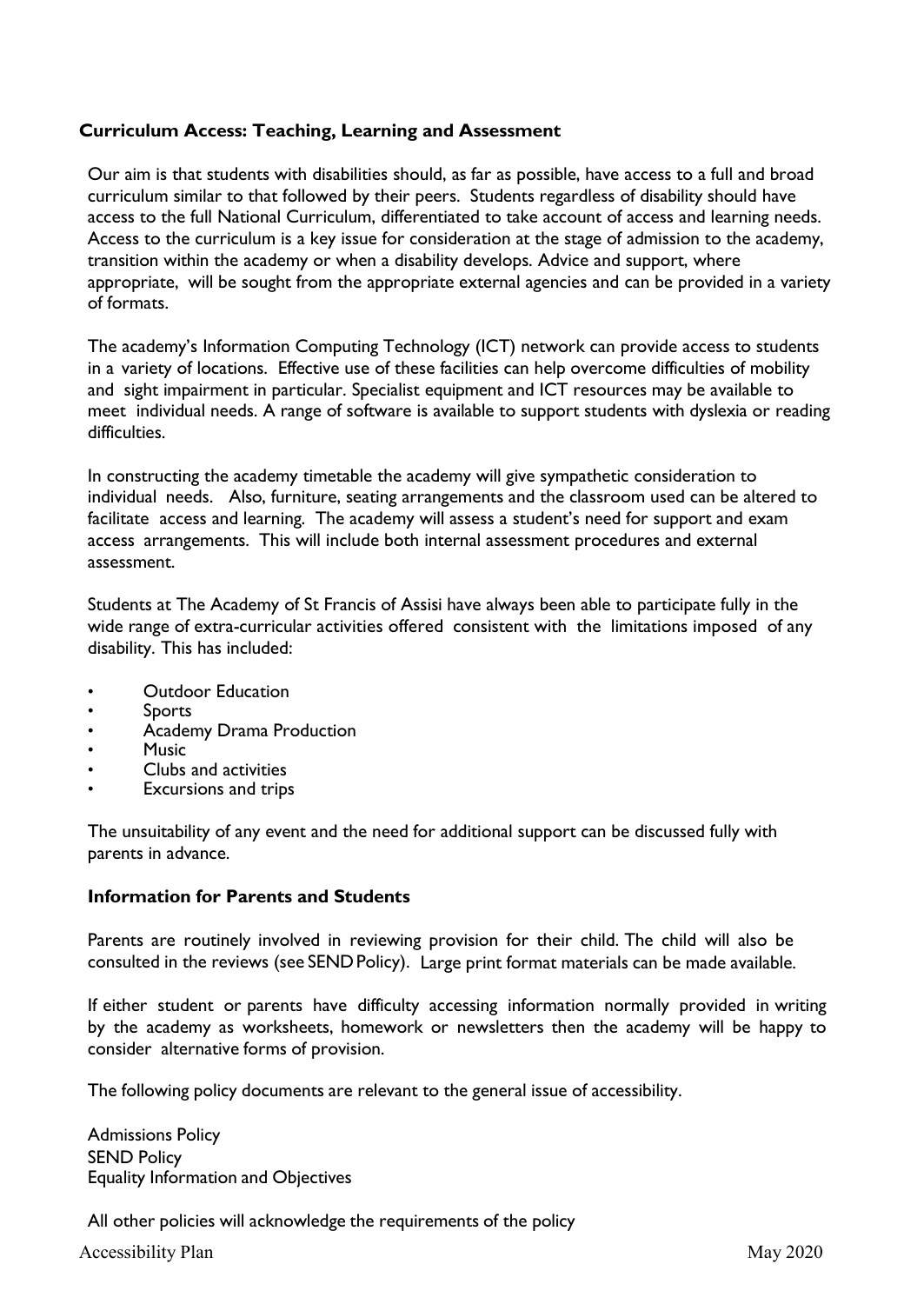| <b>Aim</b>         | <b>Current good</b>      | <b>Objectives</b>        | <b>Actions to be</b> | <b>Person</b> | Date to          | Success criteria     |
|--------------------|--------------------------|--------------------------|----------------------|---------------|------------------|----------------------|
|                    | practice                 | State short, medium      | taken                | responsible   | complete         |                      |
|                    | Include established      | and long-term objectives |                      |               | actions          |                      |
|                    | practice and practice    |                          |                      |               | by               |                      |
|                    | under development        |                          |                      |               |                  |                      |
| Increase access to | Currently there is a     | Option choices to be     | Exploration of       | <b>SLT</b>    | <b>July 2021</b> | Courses in place     |
| the curriculum for | differentiated           | extended to include      | vocational courses   | Curriculum    |                  | and being delivered  |
| pupils with a      | curriculum for all       | more vocational          | available.           | Lead          | Ongoing          | to pupils by trained |
| disability.        | students, including a    | courses.                 | Specific resources   |               |                  | staff.               |
|                    | Small Learning           | Resources are suitable   | to be purchased      | <b>Trust</b>  |                  |                      |
|                    | Community for those      | for the needs of pupils  | to support the       | Director of   |                  | Resources are        |
|                    | who are academically     | and are varied and       | changing cohort      | <b>SEN</b>    |                  | accessed by staff    |
|                    | weakest or most          | accessible for both      |                      |               |                  | and pupils and the   |
|                    | vulnerable. We use       | staff and pupils.        |                      |               |                  | curriculum is        |
|                    | resources tailored to    |                          |                      |               |                  | enhanced as a        |
|                    | the needs of students    |                          |                      |               |                  | result.              |
|                    | who require support      |                          |                      |               |                  |                      |
|                    | to access the            |                          |                      |               |                  |                      |
|                    | curriculum.              |                          |                      |               |                  |                      |
|                    | Curriculum progress      |                          |                      |               |                  |                      |
|                    | is tracked for all       |                          |                      |               |                  |                      |
|                    | students, including      |                          |                      |               |                  |                      |
|                    | those with a disability. | Targets are meaningful   |                      |               |                  |                      |
|                    | This includes a data     | for all pupils.          | Review of targets    |               |                  | SEND pupils have     |
|                    | drop 3 times a year.     |                          | for SEND pupils in   |               |                  | meaningful and       |
|                    | Targets are set          |                          | light of any new     |               |                  | achievable targets   |
|                    | effectively and are      |                          | information          |               |                  | which motivate and   |
|                    | appropriate for          |                          | received.            |               |                  | inspire them to      |
|                    | students with            |                          |                      |               |                  | achieve.             |
|                    | additional needs.        |                          |                      |               |                  |                      |
|                    | Targets set based on     |                          |                      |               |                  |                      |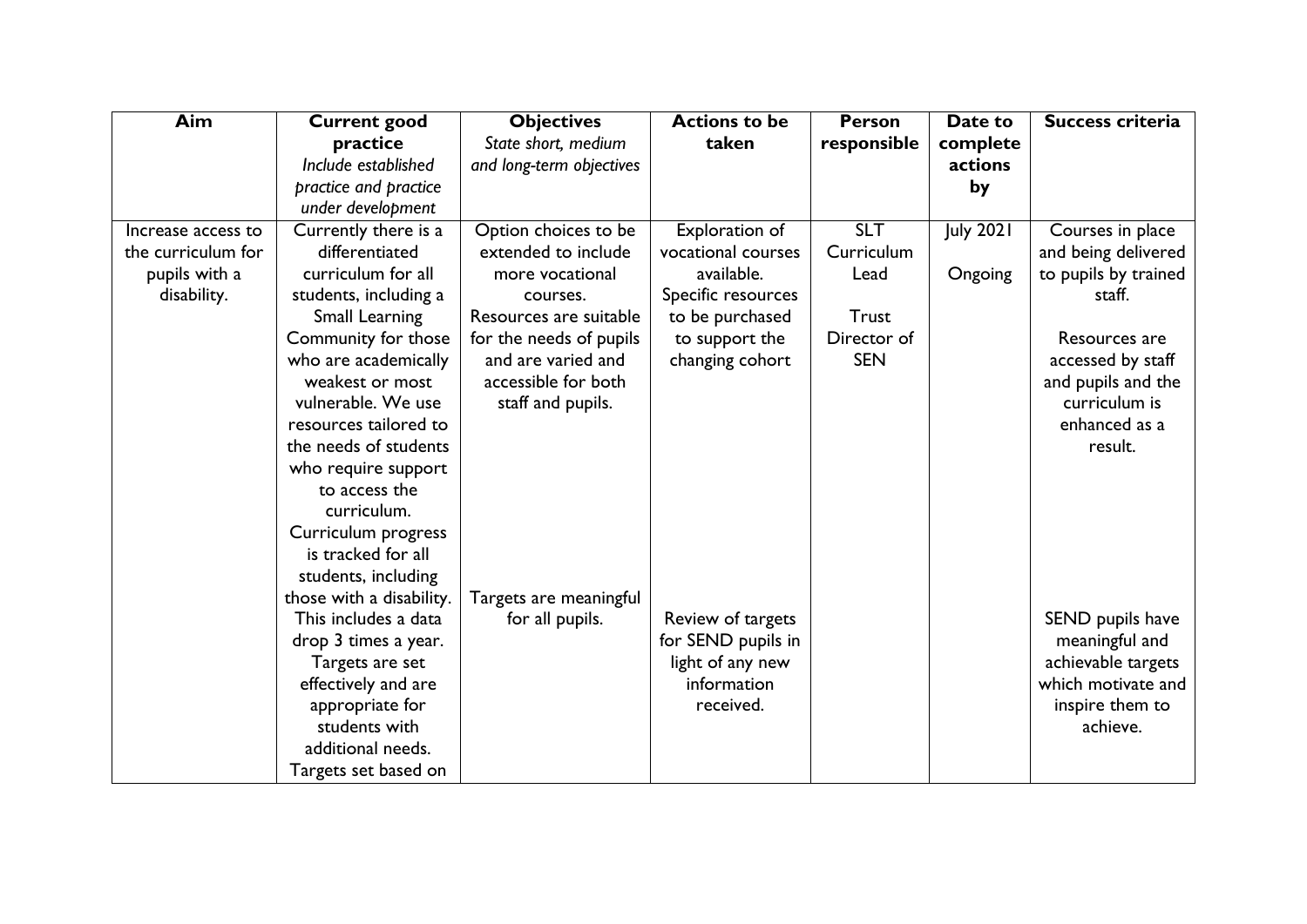| A thorough                                                                                                                          | KS2 scores are<br>regularly reviewed.<br>The curriculum is<br>reviewed every year<br>to ensure it meets<br>the needs of all<br>students.<br><b>Current interventions</b>                                                                                 | Increase capacity and                                                                                                                                                                                                                                                                                                                                            | LSA capacity to be                                                                                                                    | <b>Trust</b>                                                  | <b>July 2021</b> | Range and impact                 |
|-------------------------------------------------------------------------------------------------------------------------------------|----------------------------------------------------------------------------------------------------------------------------------------------------------------------------------------------------------------------------------------------------------|------------------------------------------------------------------------------------------------------------------------------------------------------------------------------------------------------------------------------------------------------------------------------------------------------------------------------------------------------------------|---------------------------------------------------------------------------------------------------------------------------------------|---------------------------------------------------------------|------------------|----------------------------------|
| programme of<br>Intervention to<br>support the<br>diverse needs of<br>pupils with SEND<br>and to remove<br>barriers to<br>learning. | are delivered by<br>trained and<br>experienced staff on a<br>regular basis.<br>These interventions<br>are reviewed at the<br>end of each term and<br>their impact is<br>evaluated.<br>Changes are made to<br>suit the needs of<br>individuals or groups. | resources available to<br>the SEND<br>department.<br>This would enable<br>staff to deliver a wider<br>and more<br>comprehensive<br>programme of<br>Interventions on a<br>regular basis e.g.<br>Phonics<br>$\blacktriangleright$<br>programmes<br>➤<br><b>Talking</b><br><b>Partners</b><br>Speech and<br>Language<br>Therapy<br><b>Multi-Sensory</b><br>Learning | increased to allow<br>more LSAs to<br>deliver<br>intervention.<br>More training and<br>resources for<br>LSAs when the<br>need arises. | Director of<br><b>SEN</b><br>Leader of<br>Learning<br>Support |                  | of intervention<br>increases and |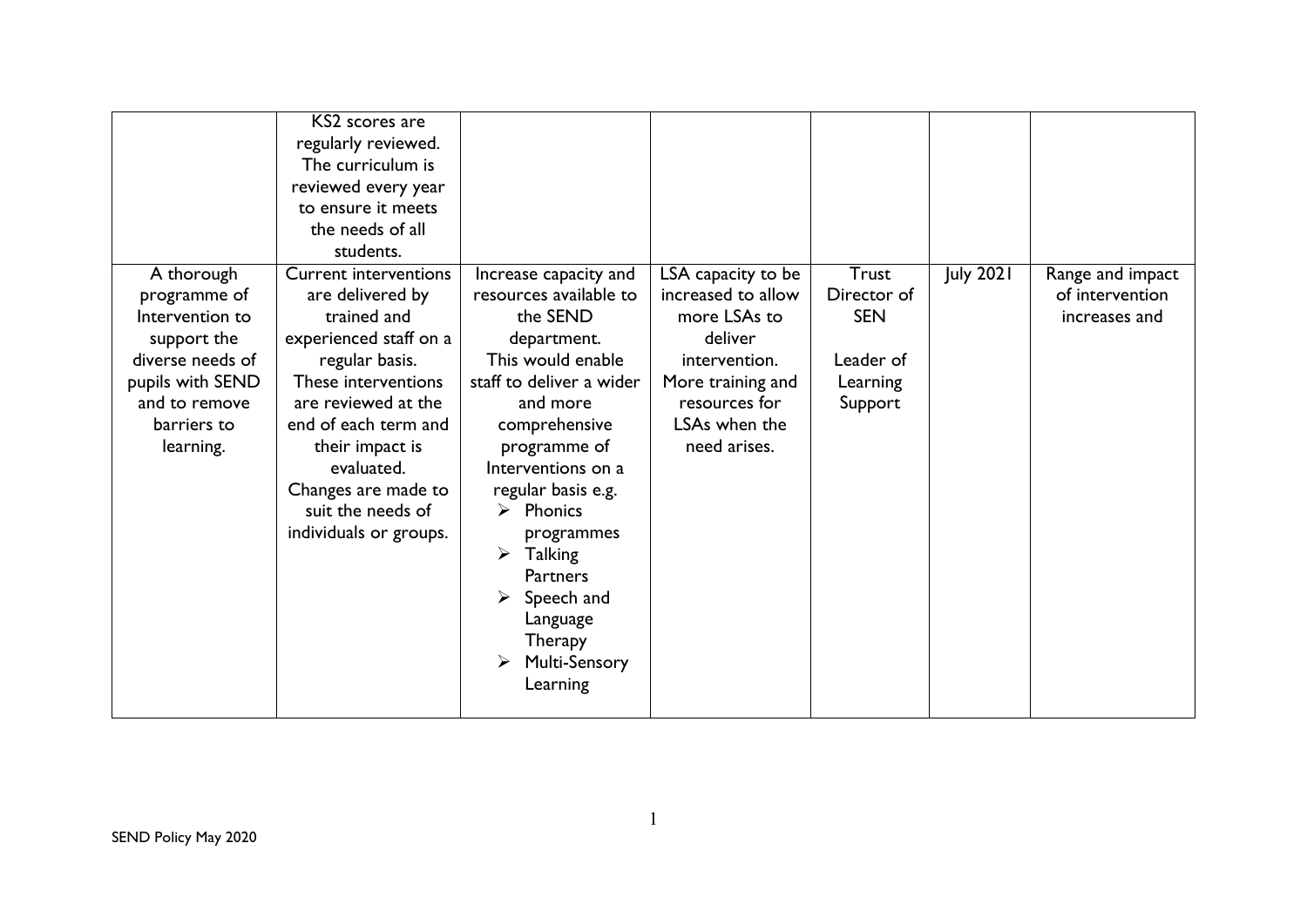| <b>Effective and</b>    | Differentiation occurs   | Lessons become more          | Increased learning | <b>SLT Teaching</b> | Ongoing          | Increased            |
|-------------------------|--------------------------|------------------------------|--------------------|---------------------|------------------|----------------------|
| robust                  | in departments and is    | accessible for SEND          | walks and SEND     | and Learning        |                  | understanding of     |
| differentiation in      | evidenced by learning    | pupils and they are          | pupils to be       | Lead                | <b>Review</b>    | individual needs     |
| class is increased      | walks, work scrutiny     | able to reach their          | tracked during the |                     | <b>July 2021</b> | and differentiation  |
| and enhanced.           | and lesson               | potential.                   | day to see their   | <b>Trust</b>        |                  | is evidenced in      |
|                         | observation.             |                              | experiences of     | Director of         |                  | work                 |
|                         | <b>SEN Support Plans</b> |                              | differentiation.   | <b>SEN</b>          |                  | scrutiny/learning    |
|                         | for all students with    | ICT is used effectively      | Software           |                     |                  | walks and lesson     |
|                         | SEND are regularly       | so support students          | purchased to       | All Teaching        |                  | observation.         |
|                         | updated and shared       | with SEND and                | support staff in   | Staff               |                  | Software is utilised |
|                         | with teaching staff.     | appropriate packages         | their              |                     |                  | by staff and pupils  |
|                         |                          | are purchased.               | differentiation.   |                     |                  | to enhance learning  |
|                         |                          |                              |                    |                     |                  | and make it          |
|                         |                          |                              | Training for       |                     |                  | accessible.          |
|                         |                          |                              | different areas of |                     |                  | Staff expertise      |
|                         |                          |                              | SEND.              |                     |                  | increases.           |
|                         |                          |                              |                    |                     |                  | Profile of SEND is   |
|                         |                          |                              | SEND to become     |                     |                  | raised and           |
|                         |                          |                              | a standing item in |                     |                  | curriculum issues    |
|                         |                          |                              | all ELT/HOS        |                     |                  | are always mindful   |
|                         |                          |                              | meetings.          |                     |                  | of the SEND          |
|                         |                          |                              |                    |                     |                  | cohort               |
| <b>Effective use of</b> | Learning Walks and       | <b>Trained LSAs are used</b> | Audit to be        | <b>SLT Teaching</b> | Ongoing          | LSAs are fully       |
| Learning Support        | observations take        | to their full potential.     | completed of       | and Learning        |                  | informed by staff    |
| Assistants in class.    | place to monitor how     | They are able to             | quality of liaison | Lead                | <b>Review</b>    | and contribute to    |
|                         | LSA <sub>s</sub> are     | discuss students with        | sheets and         |                     | <b>July 2021</b> | lessons              |
|                         | employed/utilised in     | teaching staff and help      | Individual         | <b>Trust</b>        |                  | significantly.       |
|                         | class.                   | to plan materials.           | Learning Profiles. | Director of         |                  | Pupils' needs are    |
|                         | • LSA/teacher liaison    | LSAs will also deliver a     | Good practice to   | <b>SEN</b>          |                  | met and resources    |
|                         | sheets are used to       | range of interventions       | be shared.         |                     |                  | are appropriate      |
|                         | instigate and evidence   | which they have been         | LSAs to be given   |                     |                  | due to proper        |
|                         | a conversation           | trained in.                  | time to meet with  |                     |                  | conversations and    |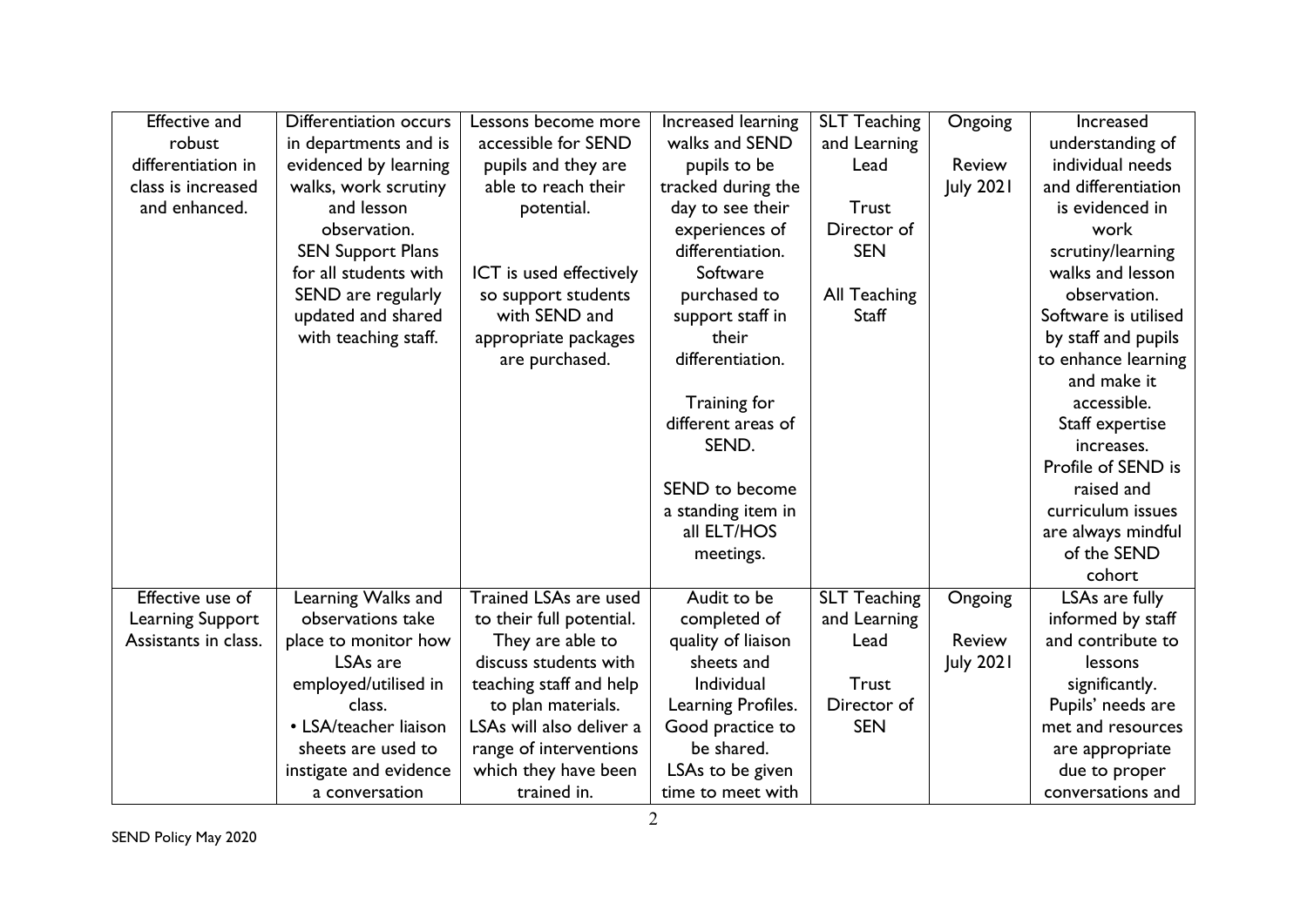|                                                                   | between teacher and<br>LSA regarding<br>schemes of work and<br>to direct the LSA to<br>work with targeted<br>students.                                                                                                                      | LSAs will be fully<br>deployed in class and<br>impact will be evident.               | teaching staff and<br>complete liaison<br>sheets.<br>Software bought<br>to support LSAs<br>and staff.                         | Leader of<br>Learning<br>Support<br>All Teaching<br><b>Staff</b>        |                                              | allotted time given<br>to plan and discuss.<br>LSAs are fully<br>utilised, both in<br>class and during<br>interventions. |
|-------------------------------------------------------------------|---------------------------------------------------------------------------------------------------------------------------------------------------------------------------------------------------------------------------------------------|--------------------------------------------------------------------------------------|-------------------------------------------------------------------------------------------------------------------------------|-------------------------------------------------------------------------|----------------------------------------------|--------------------------------------------------------------------------------------------------------------------------|
| Improve and<br>maintain access to<br>the physical<br>environment. | The environment is<br>adapted to the needs<br>of students/families as<br>required.<br>This includes:<br>Lifts<br>⋗<br>Corridor<br>width<br><b>Disabled</b><br>parking bays<br><b>Disabled</b><br>➤<br>toilets and<br>changing<br>facilities | Maintain a school<br>building that students<br>of all abilities find<br>accessible.  | Maintain the<br>current standard<br>of the school that<br>has been designed<br>to accommodate<br>students of all<br>abilities | <b>Premises</b><br>Manager<br><b>Trust</b><br>Director of<br><b>SEN</b> | Ongoing<br><b>Review</b><br><b>July 2021</b> | The school building<br>will remain<br>accessible to all<br>students                                                      |
| Improve the<br>delivery of<br>information to<br>students/families | The school uses a<br>range of<br>communication<br>methods to ensure                                                                                                                                                                         | To improve the<br>quality of signage<br>across the school<br>building, including the | Signage to be<br>agreed and<br>ordered                                                                                        | Head of<br>School<br>Trust                                              | Ongoing<br><b>Review</b><br><b>July 2021</b> | All signs will have<br>an additional<br>pictorial and/or<br>braille sign.                                                |
| with SEND.                                                        | information is<br>accessible.<br>This includes:<br>Internal<br>⋗<br>signage                                                                                                                                                                 | addition of braille and<br>pictorial<br>representations                              | Regularly review<br>the languages that<br>information is<br>offered in.                                                       | Director of<br><b>SEN</b>                                               |                                              | All students and<br>families will be able<br>to access written<br>and spoken                                             |